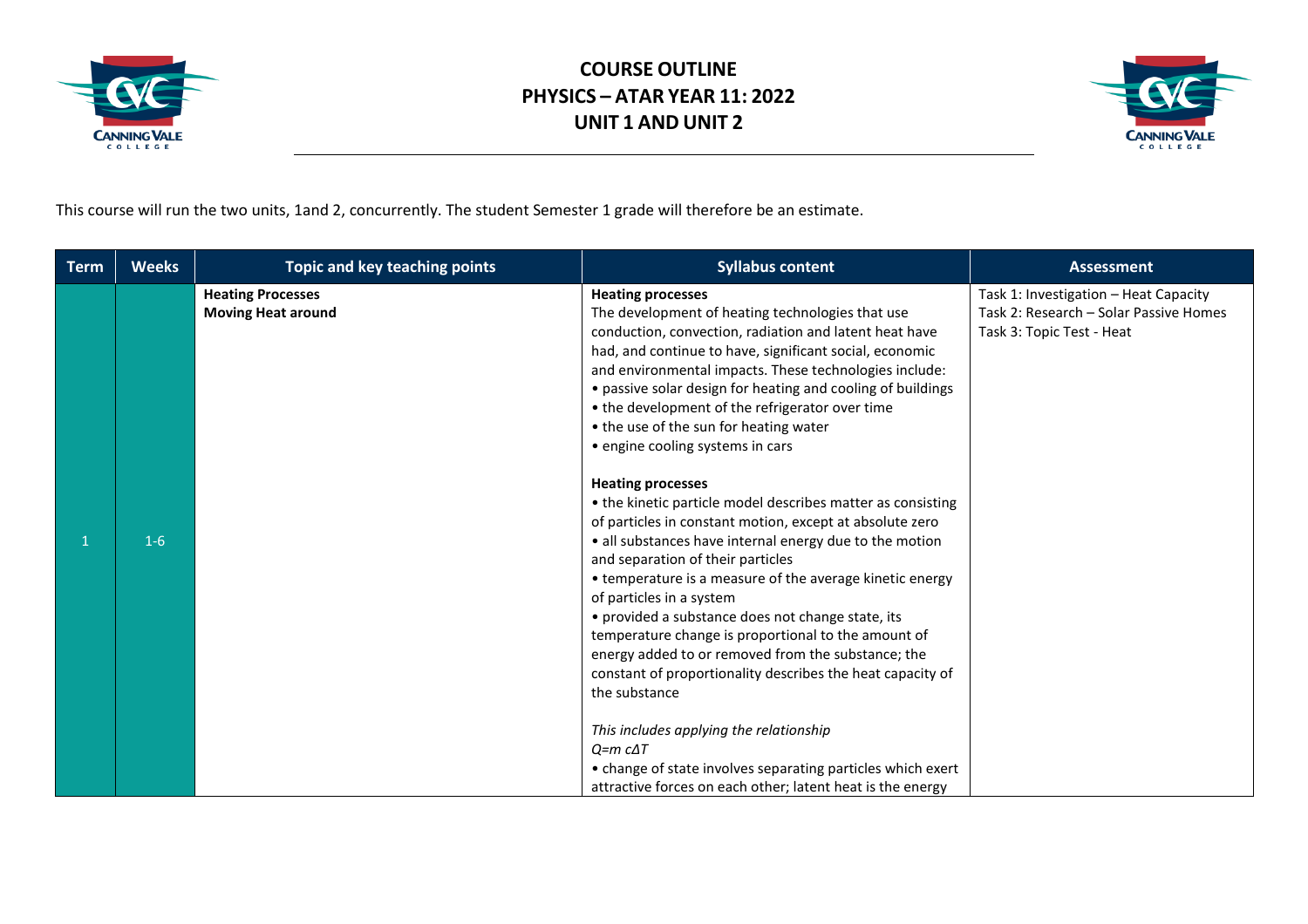



|  | required to be added to or removed from a system to         |  |
|--|-------------------------------------------------------------|--|
|  | change the state of the system                              |  |
|  |                                                             |  |
|  | This includes applying the relationship                     |  |
|  | $Q = m L$                                                   |  |
|  | • two systems in contact transfer energy between            |  |
|  | particles so that eventually the systems reach the same     |  |
|  | temperature; that is, they are in thermal equilibrium. This |  |
|  | may involve changes of state as well as changes in          |  |
|  | temperature                                                 |  |
|  | • a system with thermal energy has the capacity to do       |  |
|  | mechanical work [to apply a force over a distance]; when    |  |
|  | work is done, the internal energy of the system changes     |  |
|  | • because energy is conserved, the change in internal       |  |
|  | energy of a system is equal to the energy added by          |  |
|  | heating, or removed by cooling, plus the work done on or    |  |
|  | by the system                                               |  |
|  | • heat transfer occurs between and within systems by        |  |
|  | conduction, convection and/or radiation                     |  |
|  | • energy transfers and transformations in mechanical        |  |
|  | systems always result in some heat loss to the              |  |
|  |                                                             |  |
|  | environment, so that the usable energy is reduced and the   |  |
|  | system cannot be 100 percent efficient                      |  |
|  |                                                             |  |
|  | This includes applying the relationship<br>100              |  |
|  | energy output<br>$efficiency n =$                           |  |
|  | energy input                                                |  |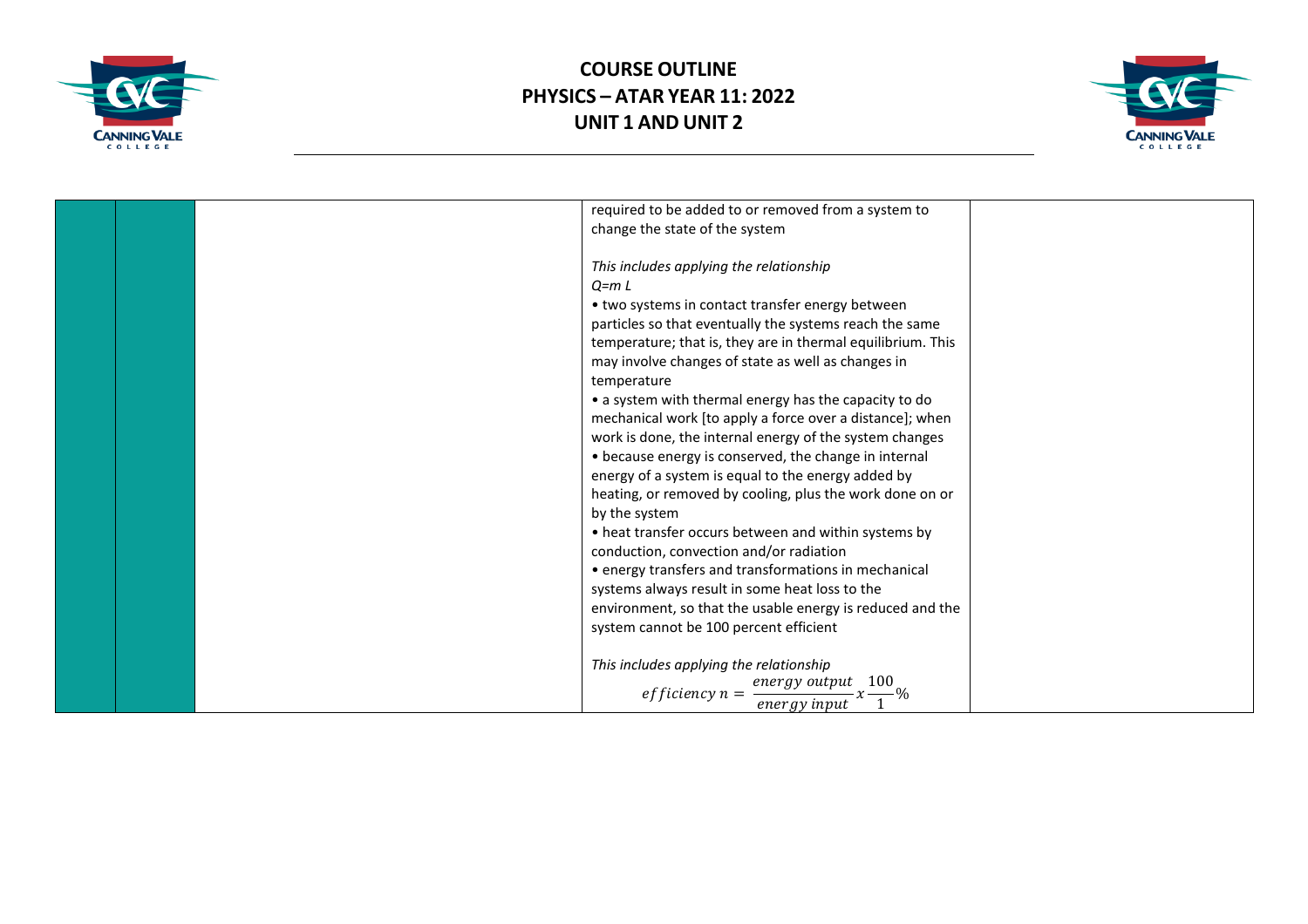



|                |          | <b>Radioactivity &amp; Radiation</b> | Ionising radiation and nuclear reactions                                                                                                                                                                                                                                                                      | Task 4: Investigation - Radiation   |
|----------------|----------|--------------------------------------|---------------------------------------------------------------------------------------------------------------------------------------------------------------------------------------------------------------------------------------------------------------------------------------------------------------|-------------------------------------|
|                |          | <b>Fission &amp; Fusion</b>          | Qualitative and quantitative analyses of relative risk<br>(including half-life, absorbed dose, dose equivalence) are<br>used to inform community debates about the use of<br>radioactive materials and nuclear reactions for a range of<br>applications and purposes, including:                              | Task 5: Topic Test - Nuclear Energy |
|                |          |                                      | • radioisotopes are used as diagnostic tools and for<br>tumour treatment in medicine<br>• nuclear power stations employ a variety of safety<br>mechanisms to prevent nuclear accidents, including<br>shielding, moderators, cooling systems and radiation<br>monitors                                         |                                     |
|                |          |                                      | • The management of nuclear waste is based on the<br>knowledge of the behaviour of radiation.                                                                                                                                                                                                                 |                                     |
|                | $7 - 10$ |                                      | <b>Science Understanding</b>                                                                                                                                                                                                                                                                                  |                                     |
| $\overline{2}$ |          |                                      | Ionising radiation and nuclear reactions<br>• the nuclear model of the atom describes the atom as<br>consisting of an extremely small nucleus which contains<br>most of the atom's mass, and is made up of positively<br>charged protons and uncharged neutrons surrounded by<br>negatively charged electrons |                                     |
|                |          |                                      | • nuclear stability is the result of the strong nuclear force<br>which operates between nucleons over a very short<br>distance and opposes the electrostatic repulsion between<br>protons in the nucleus                                                                                                      |                                     |
|                |          |                                      | • some nuclides are unstable and spontaneously decay,<br>emitting alpha, beta (+/-) and/or gamma radiation over<br>time until they become stable nuclides                                                                                                                                                     |                                     |
|                |          |                                      | · each species of radionuclide has a half-life which<br>indicates the rate of decay                                                                                                                                                                                                                           |                                     |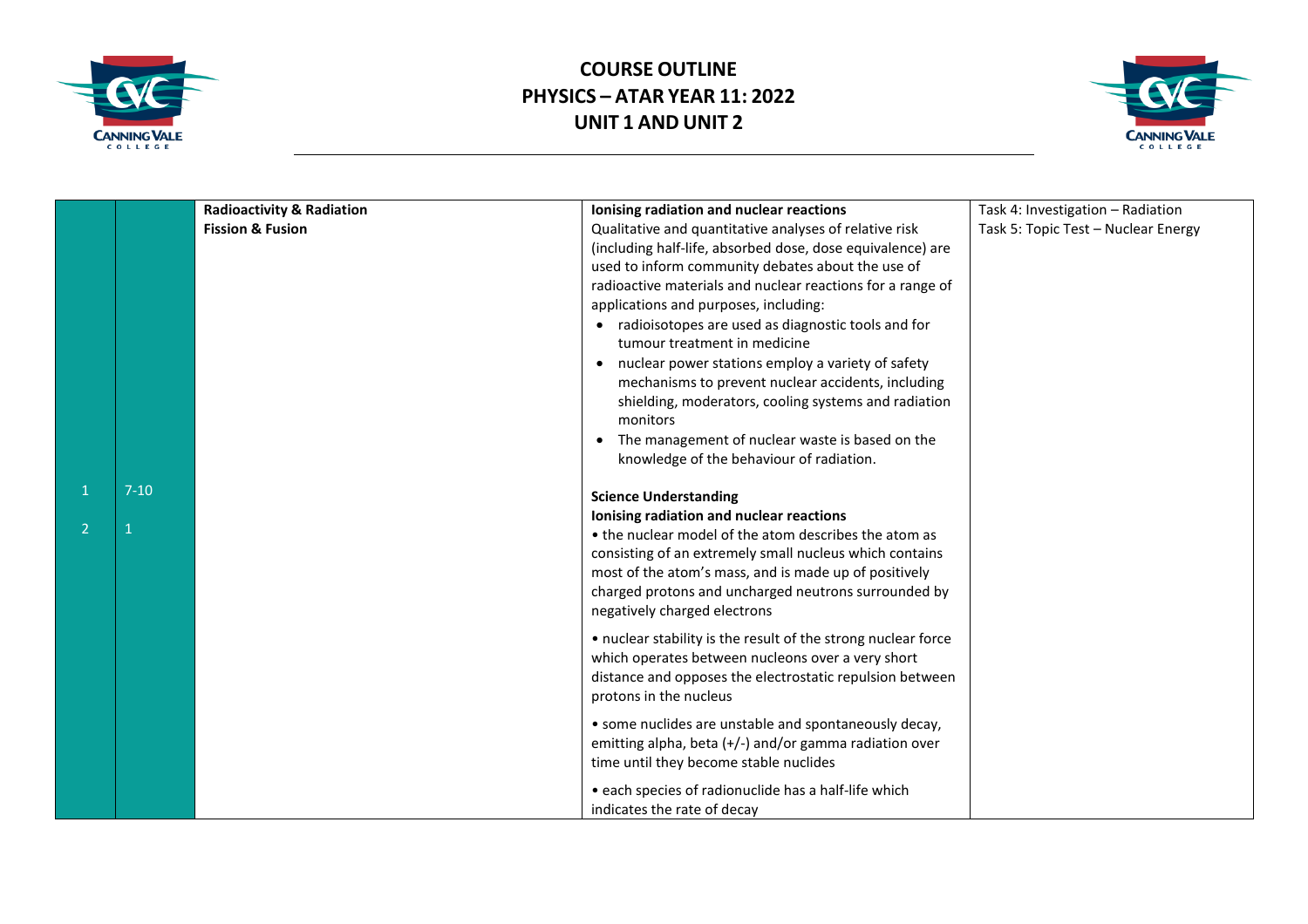



|  | This includes applying the relationship<br>$N = N_o(\frac{1}{2})^n$                                                                                                                                                                                                 |  |
|--|---------------------------------------------------------------------------------------------------------------------------------------------------------------------------------------------------------------------------------------------------------------------|--|
|  | · alpha, beta and gamma radiation have different natures,<br>properties and effects                                                                                                                                                                                 |  |
|  | • the measurement of absorbed dose and dose<br>equivalence enables the analysis of health and<br>environmental risks                                                                                                                                                |  |
|  | This includes applying the relationships<br>, absorbed dose =dose equivalent = absorbed dose quality<br>factor<br>• Einstein's mass/energy relationship relates the binding<br>energy of a nucleus to its mass defect                                               |  |
|  | This includes applying the relationship<br>$\Delta E = \Delta mc^2$<br>• Einstein's mass/energy relationship also applies to all<br>energy changes and enables the energy released in<br>nuclear reactions to be determined from the mass change<br>in the reaction |  |
|  | This includes applying the relationship<br>$\Delta E = \Delta mc^2$<br>• alpha and beta decay are examples of spontaneous<br>transmutation reactions, while artificial transmutation is a<br>managed process that changes one nuclide into another                  |  |
|  | • neutron-induced nuclear fission is a reaction in which a<br>heavy nuclide captures a neutron and then splits into<br>smaller radioactive nuclides with the release of energy                                                                                      |  |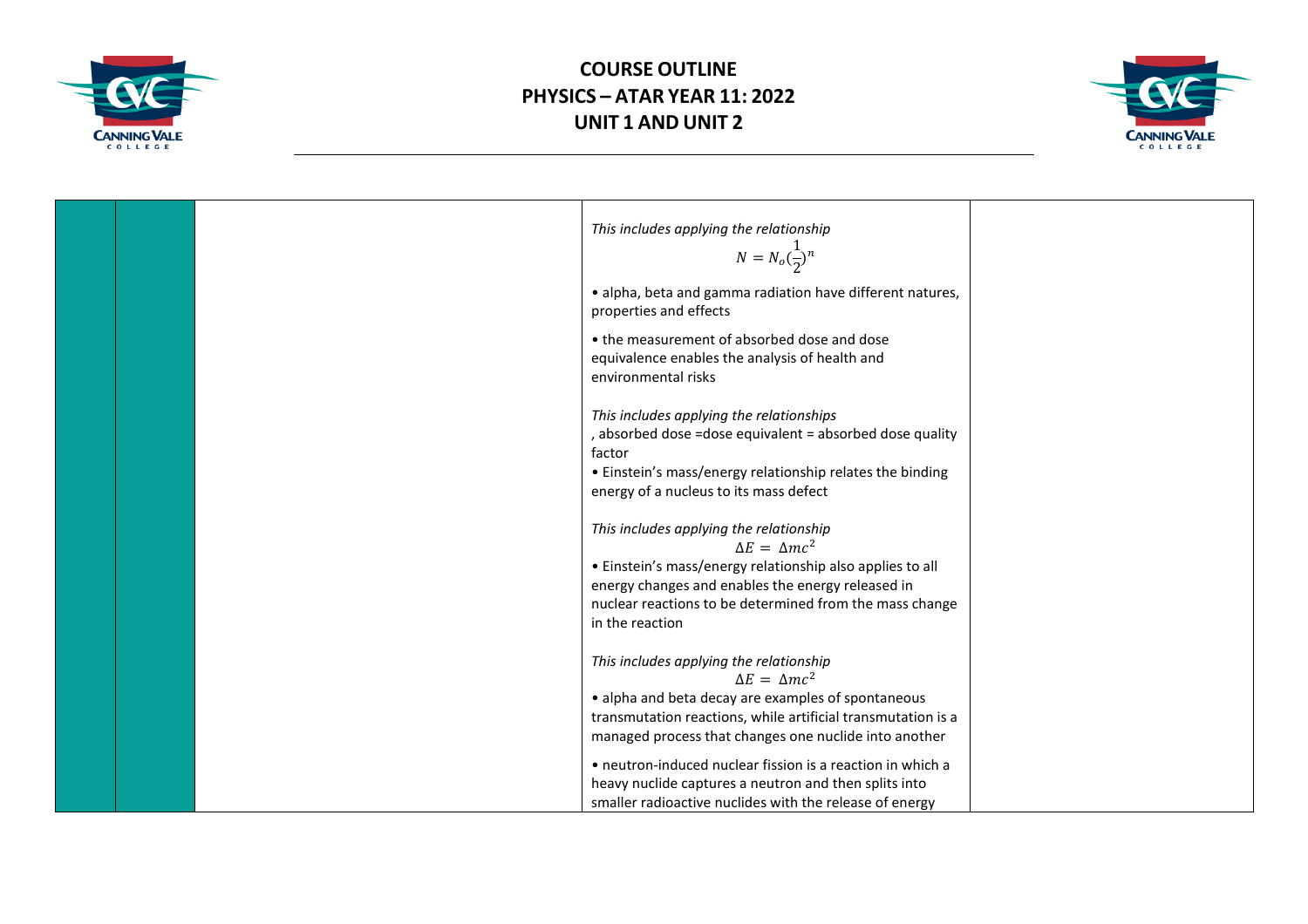



|         |                           | • a fission chain reaction is a self-sustaining process that<br>may be controlled to produce thermal energy, or<br>uncontrolled to release energy explosively if its critical<br>mass is exceeded                                                                                                                                           |                                  |
|---------|---------------------------|---------------------------------------------------------------------------------------------------------------------------------------------------------------------------------------------------------------------------------------------------------------------------------------------------------------------------------------------|----------------------------------|
|         |                           | • nuclear fusion is a reaction in which light nuclides<br>combine to form a heavier nuclide, with the release of<br>energy                                                                                                                                                                                                                  |                                  |
|         |                           | • more energy is released per nucleon in nuclear fusion<br>than in nuclear fission because a greater percentage of<br>the mass is transformed into energy                                                                                                                                                                                   |                                  |
|         | <b>Electrical Physics</b> | <b>Electrical circuits</b><br>The supply of electricity to homes has had an enormous<br>impact on society and the environment. An understanding<br>of electrical circuits informs the design of effective safety<br>devices for the safe operation of:<br>· lighting<br>• power points<br>• stoves<br>• other household electrical devices. | Task 6: Topic Test - Electricity |
| $2 - 6$ |                           | <b>Science Understanding</b><br><b>Electrical circuits</b><br>• there are two types of charge that exert forces on each<br>other<br>• electric current is carried by discrete charge carriers;<br>charge is conserved at all points in an electrical circuit<br>This includes applying the relationship                                     |                                  |
|         |                           | $I=\frac{q}{q}$                                                                                                                                                                                                                                                                                                                             |                                  |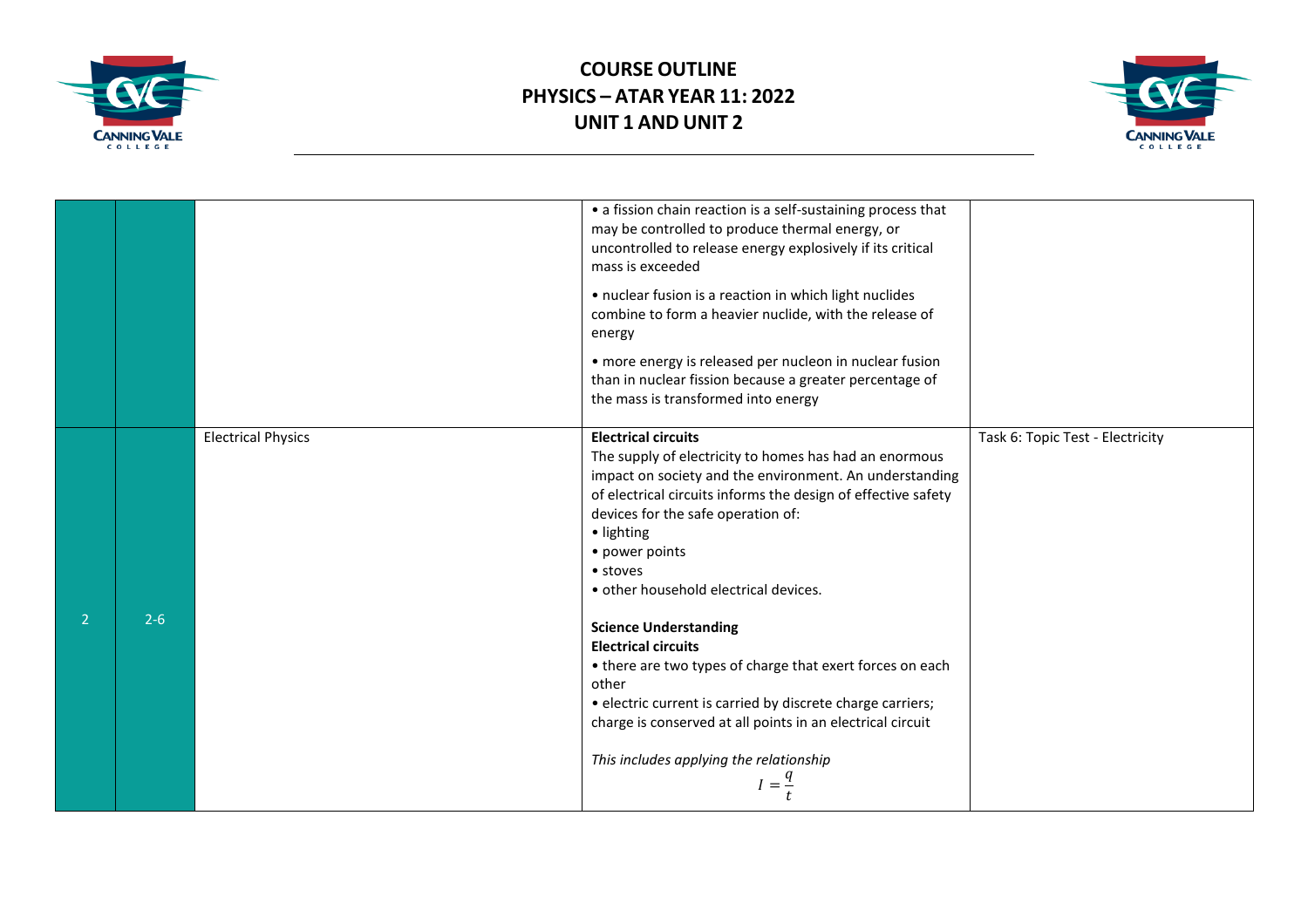



| • energy is conserved in the energy transfers and           |  |
|-------------------------------------------------------------|--|
| transformations that occur in an electrical circuit         |  |
| • the energy available to charges moving in an electrical   |  |
| circuit is measured using electric potential difference,    |  |
| which is defined as the change in potential energy per unit |  |
| charge between two defined points in the circuit            |  |
|                                                             |  |
| This includes applying the relationship                     |  |
|                                                             |  |
| $V = \frac{W}{A}$                                           |  |
|                                                             |  |
| • energy is required to separate positive and negative      |  |
| charge carriers; charge separation produces an electrical   |  |
| potential difference that drives current in circuits        |  |
|                                                             |  |
| • power is the rate at which energy is transformed by a     |  |
| circuit component; power enables quantitative analysis of   |  |
| energy transformations in the circuit                       |  |
|                                                             |  |
| This includes applying the relationship                     |  |
| $P = \frac{W}{t} = VI$                                      |  |
|                                                             |  |
| • resistance depends upon the nature and dimensions of a    |  |
| conductor                                                   |  |
| • resistance for ohmic and non-ohmic components is          |  |
| defined as the ratio of potential difference across the     |  |
| component to the current in the component                   |  |
|                                                             |  |
| This includes applying the relationship                     |  |
|                                                             |  |
| $R=\frac{1}{I}$                                             |  |
| • circuit analysis and design involve calculation of the    |  |
| potential difference across the current in, and the power   |  |
|                                                             |  |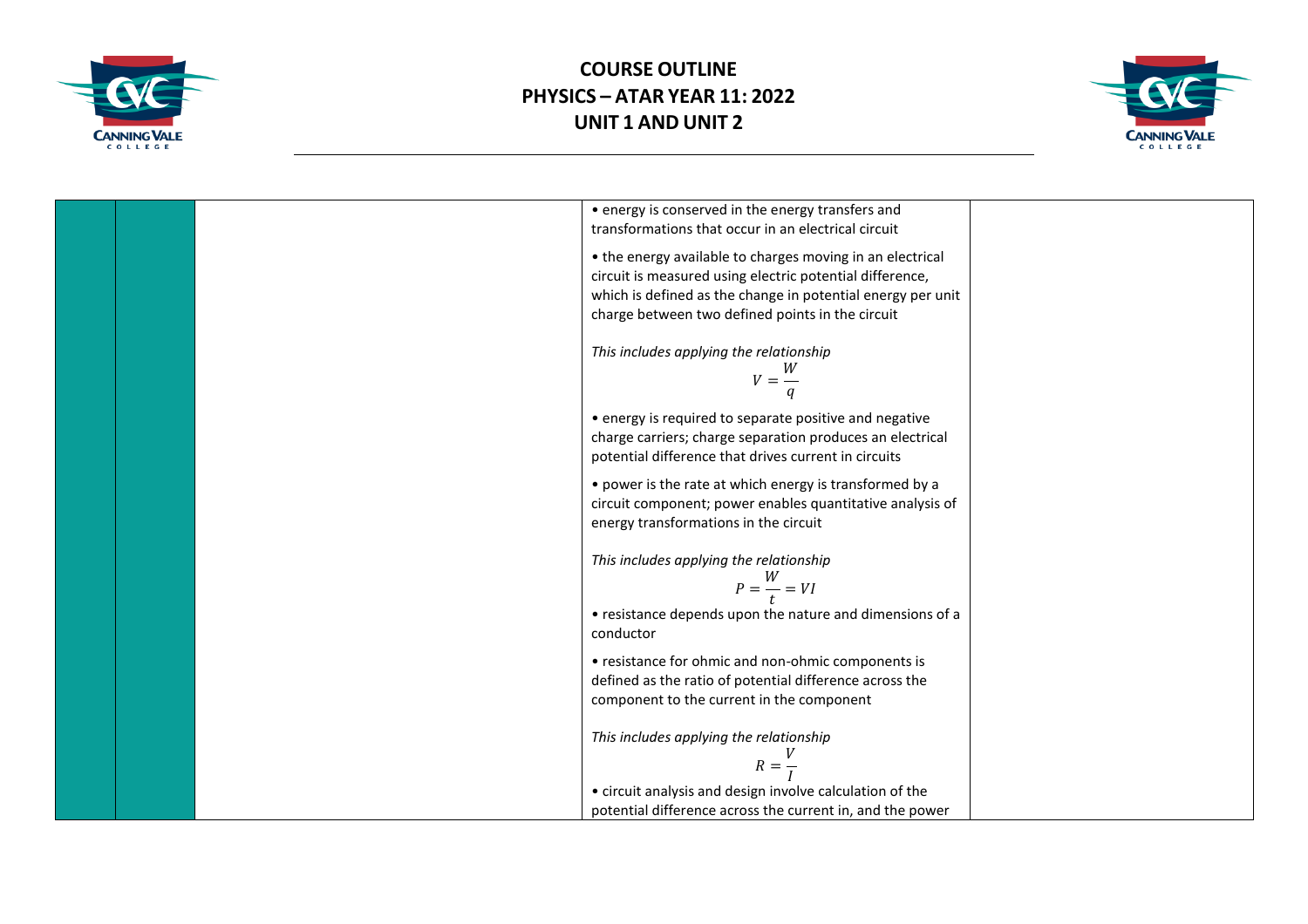



|                                  |                   |                                      | supplied to, components in series, parallel, and<br>series/parallel circuits<br>This includes applying the relationships<br>series components, I = constant<br>$V_T = V_1 + V_2 + V_3$<br>$R_T = R_1 + R_2 + R_3$<br>parallel components, V = constant,<br>$I_T = I_1 + I_2 + I_3$<br>1 1 1<br>$\frac{1}{R_T} = \frac{1}{R_1} + \frac{1}{R_2} + \frac{1}{R_3}$<br>• there is an inherent danger involved with the use of<br>electricity that can be reduced<br>• by using various safety devices, including fuses, residual<br>current devices (RCD), circuit breakers, earth wires and<br>double insulation<br>· electrical circuits enable electrical energy to be<br>transferred and transformed into a range of other useful<br>forms of energy, including thermal and kinetic energy, and<br>light | Assessment free week<br>Term 2 week 6<br>Task 7: Semester 1 EXAM<br>Term 2 week 7-8 |
|----------------------------------|-------------------|--------------------------------------|---------------------------------------------------------------------------------------------------------------------------------------------------------------------------------------------------------------------------------------------------------------------------------------------------------------------------------------------------------------------------------------------------------------------------------------------------------------------------------------------------------------------------------------------------------------------------------------------------------------------------------------------------------------------------------------------------------------------------------------------------------------------------------------------------------|-------------------------------------------------------------------------------------|
| $\overline{2}$<br>$\overline{3}$ | $9 - 10$<br>$1-5$ | Waves<br>Light<br>Sound<br>Harmonics | Science as a Human Endeavour<br><b>Waves</b><br>Application of the wave model has enabled the<br>visualisation of imaging techniques. These can include:<br>• medical applications, such as ultrasound<br>• geophysical exploration, such as seismology.<br>Noise pollution comes from a variety of sources and is<br>often amplified by walls, buildings and other built<br>structures. Acoustic engineering, based on an<br>understanding of the behaviour of sound waves, is used to<br>reduce noise pollution. It focuses on absorbing sound                                                                                                                                                                                                                                                        | Task 8: Investigation<br>Task 9: Research Task<br>Task 10: Topic Test - Waves       |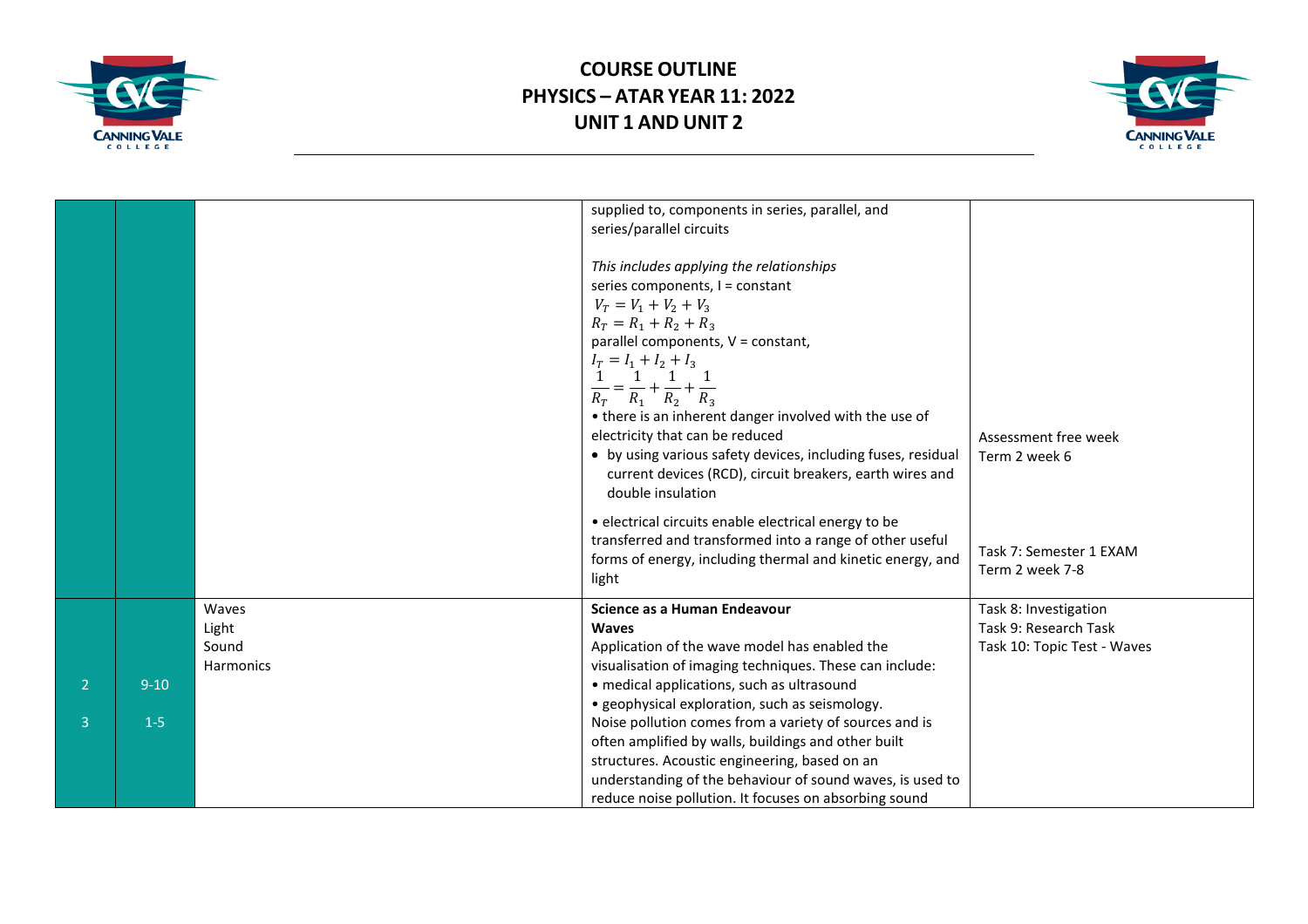



|  | waves or planning structures so that reflection and         |  |
|--|-------------------------------------------------------------|--|
|  |                                                             |  |
|  | amplification do not occur.                                 |  |
|  |                                                             |  |
|  | <b>Science Understanding</b>                                |  |
|  | <b>Waves</b>                                                |  |
|  | • waves are periodic oscillations that transfer energy from |  |
|  | one point to another                                        |  |
|  | • mechanical waves transfer energy through a medium;        |  |
|  | longitudinal and transverse waves are distinguished by      |  |
|  | the relationship between the directions of oscillation of   |  |
|  | particles relative to the direction of the wave velocity    |  |
|  |                                                             |  |
|  | • waves may be represented by displacement/time and         |  |
|  | displacement/distance wave diagrams and described in        |  |
|  | terms of relationships between measurable quantities,       |  |
|  | including period, amplitude, wavelength, frequency and      |  |
|  | velocity                                                    |  |
|  |                                                             |  |
|  | This includes applying the relationships                    |  |
|  | $v = f\lambda$                                              |  |
|  |                                                             |  |
|  | $T=\frac{1}{a}$                                             |  |
|  |                                                             |  |
|  | • the mechanical wave model can be used to explain          |  |
|  | phenomena related to reflection and refraction, including   |  |
|  | echoes and seismic phenomena                                |  |
|  | • the superposition of waves in a medium may lead to the    |  |
|  | formation of standing waves and interference                |  |
|  |                                                             |  |
|  | phenomena, including standing waves in pipes and on         |  |
|  | stretched strings                                           |  |
|  |                                                             |  |
|  | This includes applying the relationships for                |  |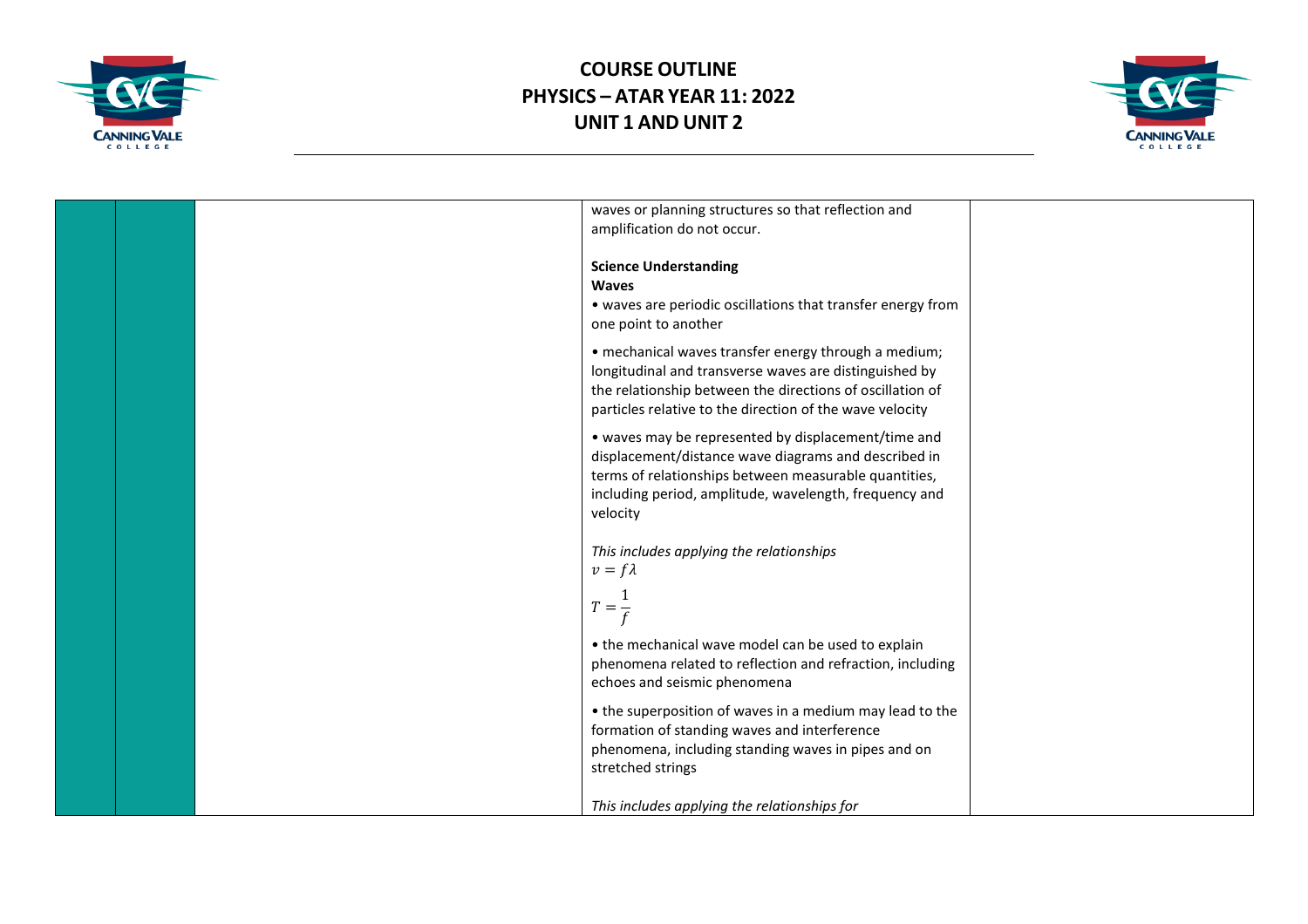



|               |                   |                                                                 | strings attached at both ends and pipes open at both ends<br>$\lambda = \frac{2l}{n}$<br>pipes closed at one end<br>$\lambda = \frac{4l}{(2n-1)}$<br>• a mechanical system resonates when it is driven at one<br>of its natural frequencies of oscillation; energy is<br>transferred efficiently into systems under these conditions<br>• the intensity of a wave decreases in an inverse square<br>relationship with distance from a point source<br>This includes applying the relationship<br>$I\alpha_{\overline{r^2}}$                                                                                                                                                                                                          |                                                        |
|---------------|-------------------|-----------------------------------------------------------------|--------------------------------------------------------------------------------------------------------------------------------------------------------------------------------------------------------------------------------------------------------------------------------------------------------------------------------------------------------------------------------------------------------------------------------------------------------------------------------------------------------------------------------------------------------------------------------------------------------------------------------------------------------------------------------------------------------------------------------------|--------------------------------------------------------|
| 3<br>$\Delta$ | $6 - 10$<br>$1-5$ | Motion<br>Linear motion<br>Kinematics<br>Trigonometry<br>Newton | <b>Science Understanding</b><br>Linear motion and force<br>distinguish between vector and scalar quantities, and<br>$\bullet$<br>add and subtract vectors in two dimensions<br>uniformly accelerated motion is described in terms of<br>$\bullet$<br>relationships between measurable scalar and vector<br>quantities, including displacement, speed, velocity<br>and acceleration<br>This includes applying the relationships<br>$v_{av} = \frac{s}{t}, \qquad a = \frac{v - u}{t},$<br>$v = u + at$ , $s = ut + \frac{1}{2}at^2$ , $v^2 = u^2 + 2as$<br>representations, including graphs, vectors, and<br>$\bullet$<br>equations of motion, can be used qualitatively and<br>quantitatively to describe and predict linear motion | Task 11: Investigation<br>Task 12: Topic Test - Motion |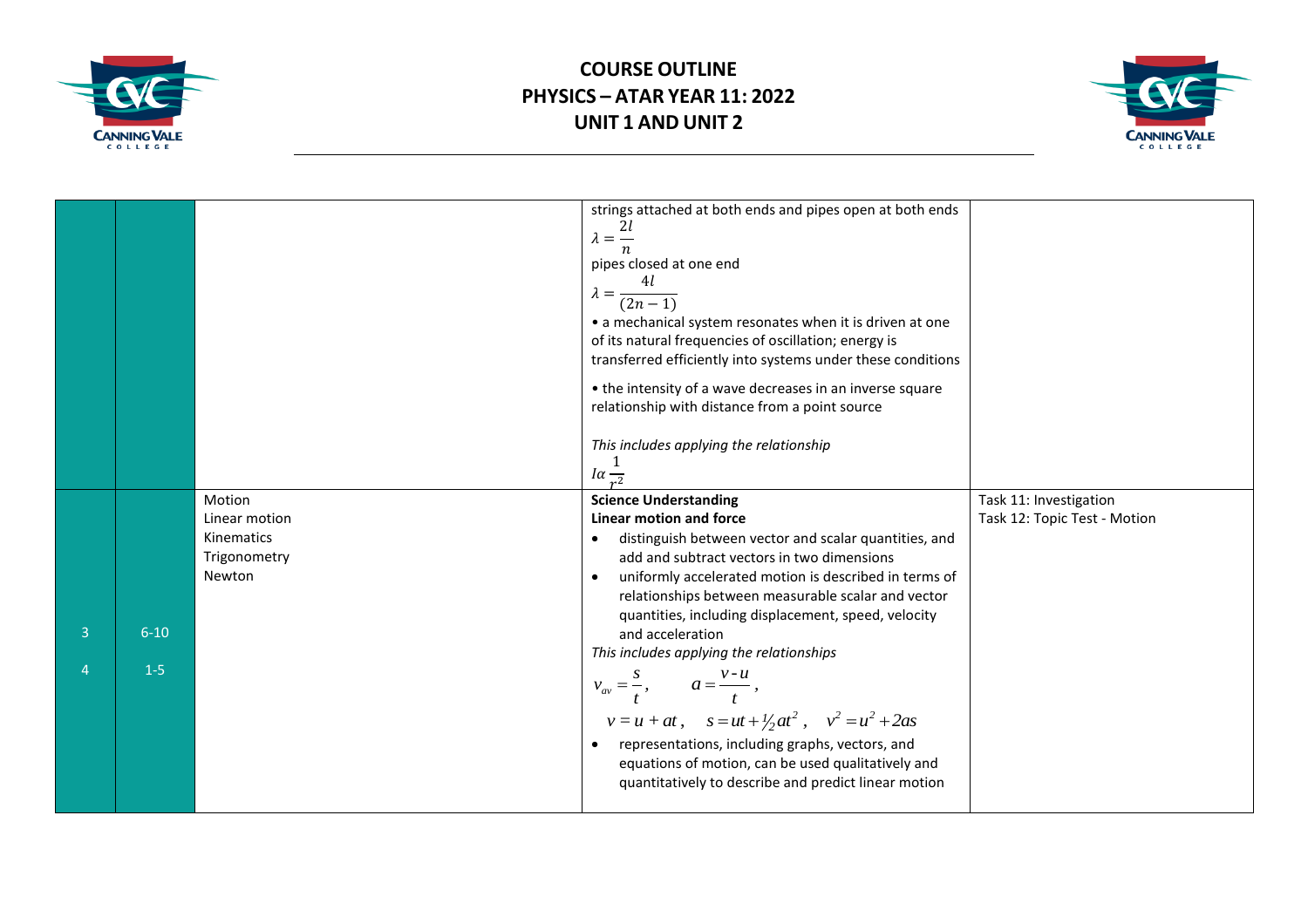



| vertical motion is analysed by assuming the<br>$\bullet$<br>acceleration due to gravity is constant near Earth's<br>surface<br>Newton's three Laws of Motion describe the<br>$\bullet$<br>relationship between the force or forces acting on an<br>object, modelled as a point mass, and the motion of<br>the object due to the application of the force or<br>forces<br>free body diagrams show the forces and net force<br>acting on objects, from descriptions of real-life<br>situations involving forces acting in one or two<br>dimensions<br>This includes applying the relationships<br>resultant $F = ma$ , $F_{weight} = m g$<br>momentum is a property of moving objects; it is<br>$\bullet$<br>conserved in a closed system and may be transferred<br>from one object to another when a force acts over a<br>time interval<br>This includes applying the relationships |                                                         |
|------------------------------------------------------------------------------------------------------------------------------------------------------------------------------------------------------------------------------------------------------------------------------------------------------------------------------------------------------------------------------------------------------------------------------------------------------------------------------------------------------------------------------------------------------------------------------------------------------------------------------------------------------------------------------------------------------------------------------------------------------------------------------------------------------------------------------------------------------------------------------------|---------------------------------------------------------|
| $p = m v$ , $\sum m v_{before} = \sum m v_{after}$ , $m v - m u = \Delta p = F \Delta t$<br>energy is conserved in isolated systems and is<br>transferred from one object to another when a force<br>is applied over a distance; this causes work to be<br>done and changes the kinetic ( $E_k$ ) and/or potential<br>(E <sub>p</sub> ) energy of objects<br>This includes applying the relationships                                                                                                                                                                                                                                                                                                                                                                                                                                                                              |                                                         |
| $E_{\rm k} = V_2 m v^2$ , $E_{\rm p} = m g \Delta h$ , $W = F s$ ,<br>collisions may be elastic and inelastic; kinetic energy<br>is conserved in elastic collisions                                                                                                                                                                                                                                                                                                                                                                                                                                                                                                                                                                                                                                                                                                                | Assessment free week<br>N = $\Delta E$<br>Term 4 week 5 |